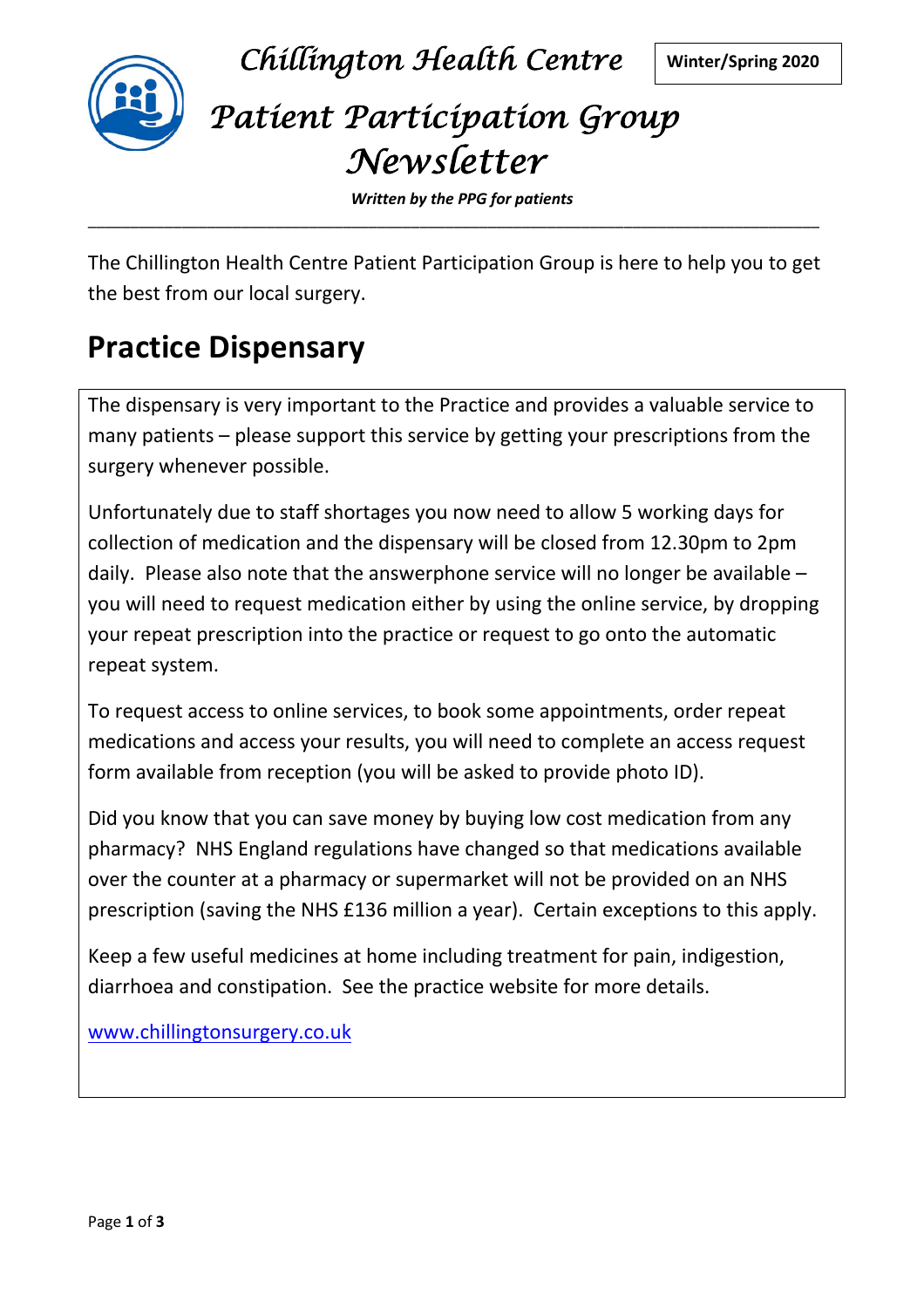

*Chillington Health Centre* **Winter/Spring 2020** *Patient Participation Group Newsletter*



## **Walking/Social Group**

The surgery is taking part in a Walk & Talk Group run by Forest & Beach which takes place on Thursdays between 10-12 and involves an approximately 2 hour gentle walk. For more information please see the poster on the board in reception or on the practice website if you would like to join the group.

### **Who to contact if you have any problems**

Complaints can be raised by either speaking to the reception staff, via the surgery website or in writing to the Practice Manager, Genevieve McBride.

```
You can also contact one of the current PPG members:
Philip Groves philipgroves@hotmail.com 01548 531763
Marion Manning-Hughes jamhughes73@gmail.com
Pam Weir pam_weir49@hotmail.com
Valerie Browning valeriebrowning@btinternet.com
```
#### **Surgery Opening Hours**

The surgery is open Monday to Friday 8.30 to 18.30.



Please arrive on time for your appointment. If you are late you will need to rebook another appointment. The surgery staff appreciate your understanding in this. If surgeries run late and you have to wait for your appointment this will be because another patient requires more time on this occasion or because of an emergency.